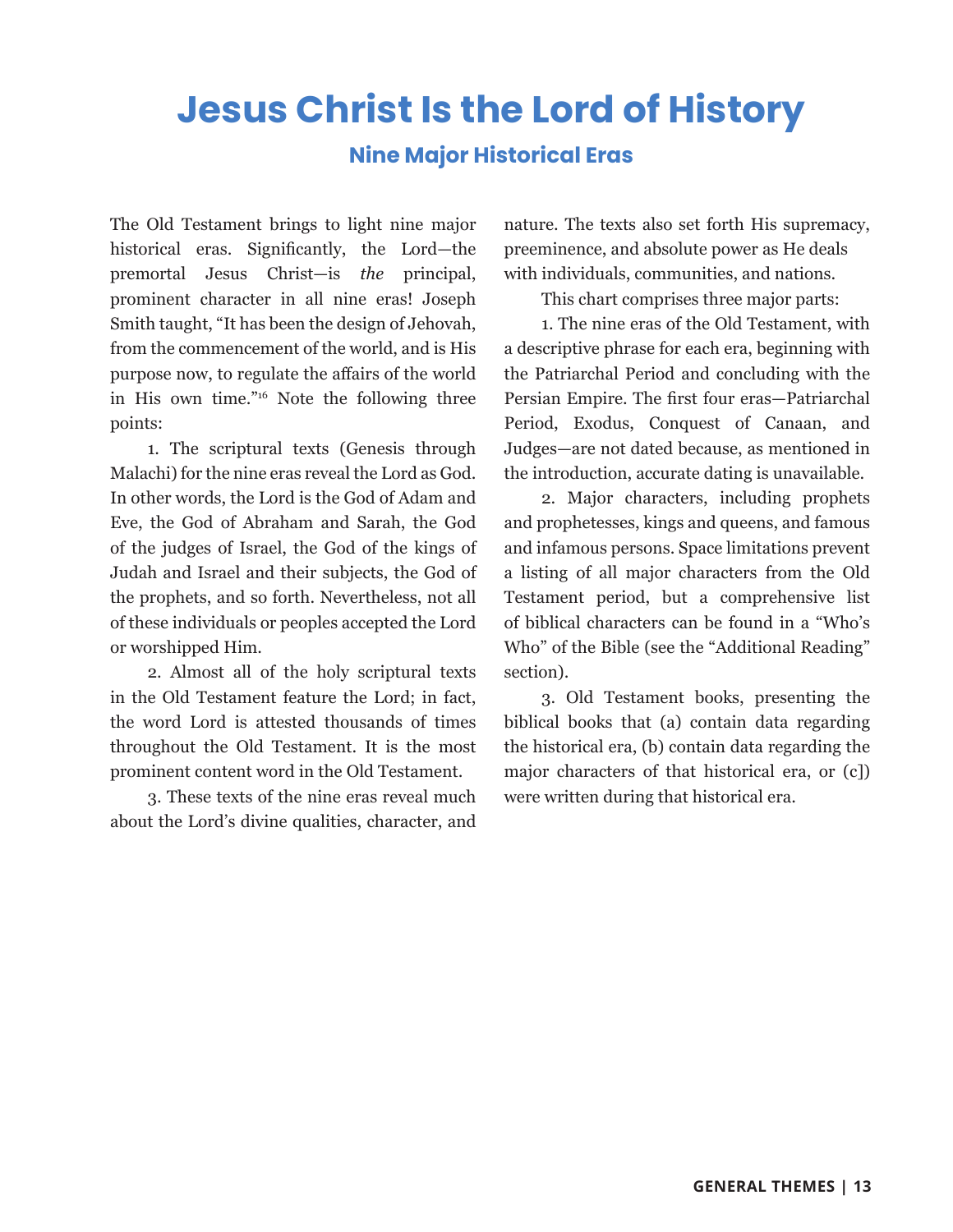| <b>Era</b>              | <b>Descriptive Phrase</b>    | <b>Major</b><br><b>Character(s)</b>                                                                                                                | Old Testament Book(s)                                                                                    |
|-------------------------|------------------------------|----------------------------------------------------------------------------------------------------------------------------------------------------|----------------------------------------------------------------------------------------------------------|
| 1                       | <b>Patriarchal Period</b>    | Adam<br>O<br>Eve<br>Enoch<br>Noah<br>Melchizedek<br>Abraham<br>Sarah<br>Isaac<br>Rebekah<br>Jacob<br>O<br>Leah<br>Rachel<br>Joseph<br>O<br>Asenath | Genesis<br>$\bullet$                                                                                     |
| $\overline{2}$          | <b>Exodus and Wilderness</b> | Moses<br>$\bullet$<br>Zipporah<br>O<br>Miriam<br>Aaron                                                                                             | Exodus<br>$\bullet$<br>Leviticus<br>$\bullet$<br><b>Numbers</b><br>$\bullet$<br>Deuteronomy<br>$\bullet$ |
| 3                       | <b>Conquest of Canaan</b>    | Joshua<br>$\bullet$                                                                                                                                | Joshua<br>$\bullet$                                                                                      |
| $\overline{\mathbf{4}}$ | <b>Judges</b>                | Deborah<br>Jael<br>$\bullet$<br>Gideon<br>Samson<br>Delilah<br>Naomi<br>Ruth<br>Hannah<br>Samuel                                                   | Judges<br>$\bullet$<br>Ruth<br>1 Samuel 1-7                                                              |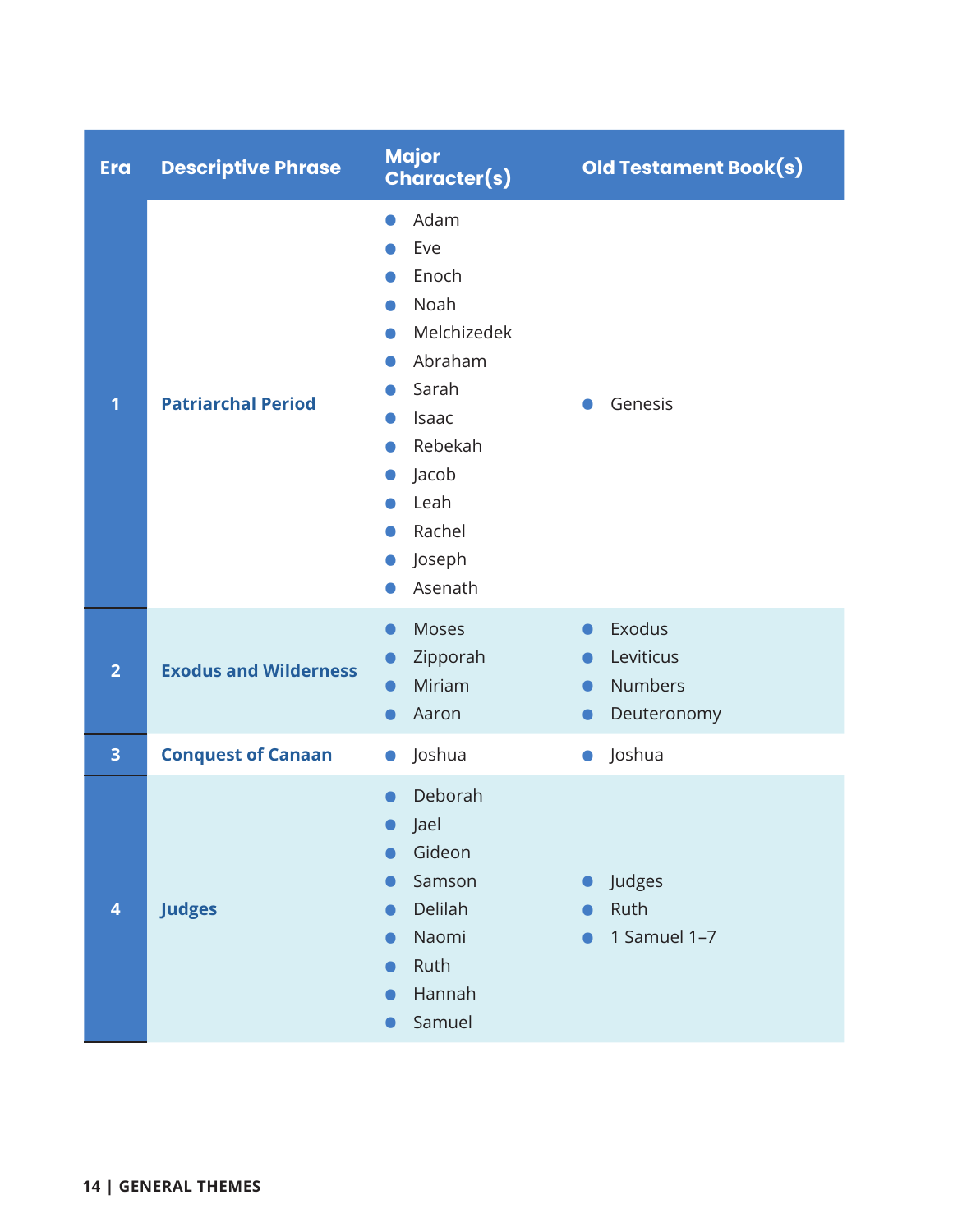| <b>Era</b>      | <b>Descriptive Phrase</b>                                                                          | <b>Major</b><br><b>Character(s)</b>                                                                                                                      | Old Testament Book(s)                                                                                                |
|-----------------|----------------------------------------------------------------------------------------------------|----------------------------------------------------------------------------------------------------------------------------------------------------------|----------------------------------------------------------------------------------------------------------------------|
| 5               | <b>United Kingdom</b><br>1095-975 BC                                                               | Saul<br>David<br>Abigail<br>Bathsheba<br>Solomon<br>Nathan<br>Gad                                                                                        | 1 Samuel 8-31<br>2 Samuel<br>1 Kings 1-11<br>Psalms<br>Proverbs<br>Song of Solomon<br>Ecclesiastes<br>1-2 Chronicles |
| $6\phantom{1}6$ | <b>Divided Kingdom</b><br>930-586 BC<br>(see also eras 7 and 8)                                    | Rehoboam<br>$\bullet$<br>Jeroboam I<br>other kings<br>Jonah<br>$\bullet$<br>Amos<br>Hosea<br>Gomer<br>Isaiah<br>O<br>Elijah<br>Ahab<br>Jezebel<br>Elisha | 1 Kings 12-22<br>2 Kings<br>1-2 Chronicles<br>Jonah<br>Amos<br>Hosea<br>Isaiah                                       |
| $\overline{7}$  | <b>Captivity of Northern</b><br><b>Kingdom by Assyria;</b><br><b>Judah's History</b><br>722-586 BC | Various kings<br>Isaiah<br>Micah<br>Zephaniah<br>Nahum<br>Habakkuk<br>Josiah<br>Huldah<br>Jeremiah                                                       | 1-2 Chronicles<br>Isaiah<br>Micah<br>Zephaniah<br>Nahum<br>Habakkuk<br>Jeremiah                                      |